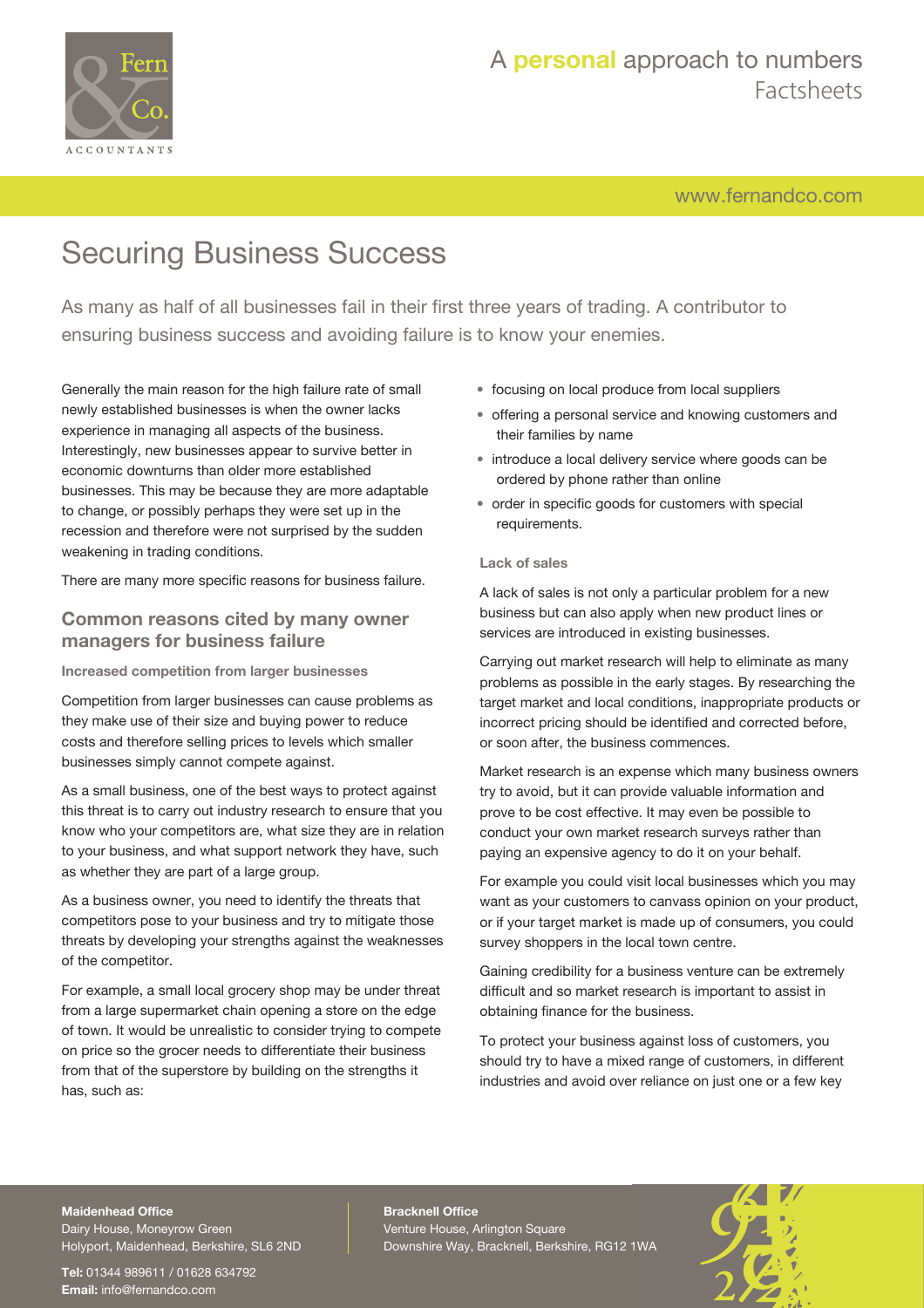

### [www.fernandco.com](http://www.fernandco.com)

customers. By doing this, your business will be naturally protected against one customer going bust, or a dip in a particular industry.

Failing to keep up with technological advances in your market can also lead to lack of sales, as your business loses out to more up to date products sold by competitors. It is imperative to stay up to date for the sustainability of the business unless you choose to operate in a specialist niche market, which may have a finite life or limited market.

#### **Poor cashflow**

Poor cashflow is a key problem for many owner managed businesses as many owner managers tend to have good knowledge in their field but little experience of managing other aspects of the business, including cashflow.

It is important to ensure that the business has enough working capital to meet day to day cashflow requirements.

Day to day cashflow can be improved by:

- making sure the business is not carrying too much stock, particularly old or slow moving stock
- having disciplined credit control procedures to chase up overdue debts
- undertaking credit checks on new customers before offering credit facilities.

### **Common reasons cited by many professional advisers for business failure**

### **Lack of monitoring of performance and results**

Many small businesses do not prepare management accounts, so the only time they review the results of their business is when the year end accounts are prepared, which is typically at least six months after the year end. Year end accounts do not carry much detail which means that the business is often lacking in detailed information. Consequently a business cannot use this for comparisons to actual and expected performance.

All businesses should carry out reviews of their results periodically during the year, and compare the actual results to last year and expected figures. This will help to identify any potential problems so that corrective action can be taken on a timely basis.

#### **Turnover instead of profit led**

It is easy for business owners to focus on sales growth and be over optimistic about the level of sales which can be achieved, especially in the early years. Very few such entrepreneurs actually have any solid facts behind their projected turnover figures. As previously mentioned, market research is very important to ensure that the expected market share is realistic.

Many business owners also tend to focus on trying to increase sales, instead of focusing on controlling costs and increasing profits.

As a business owner you must put together a proper budget to ensure that all costs are covered. Typical errors made include setting sales prices based on the direct costs of the product and not including any of the overheads of the business such as rent and rates.

Preparing an annual business plan to include a forecast profit and loss account can help to identify all potential costs to ensure they are considered when calculating selling prices. This will also give you a valuable measurement tool to compare with the actual performance of the business.

#### **Taking too much out of the business**

Some business owners like to take large amounts out of their business, either by way of drawings, salaries, bonuses or dividends. If your business is struggling it may be worth reviewing personal drawings and reducing them for a short period, to help the long term viability of the business.

It is better to have lower income from a sustainable business than higher income over a short term.

#### **Maidenhead Office**

Dairy House, Moneyrow Green Holyport, Maidenhead, Berkshire, SL6 2ND

**Tel:** 01344 989611 / 01628 634792 **Email:** [info@fernandco.com](mailto:info@fernandco.com)

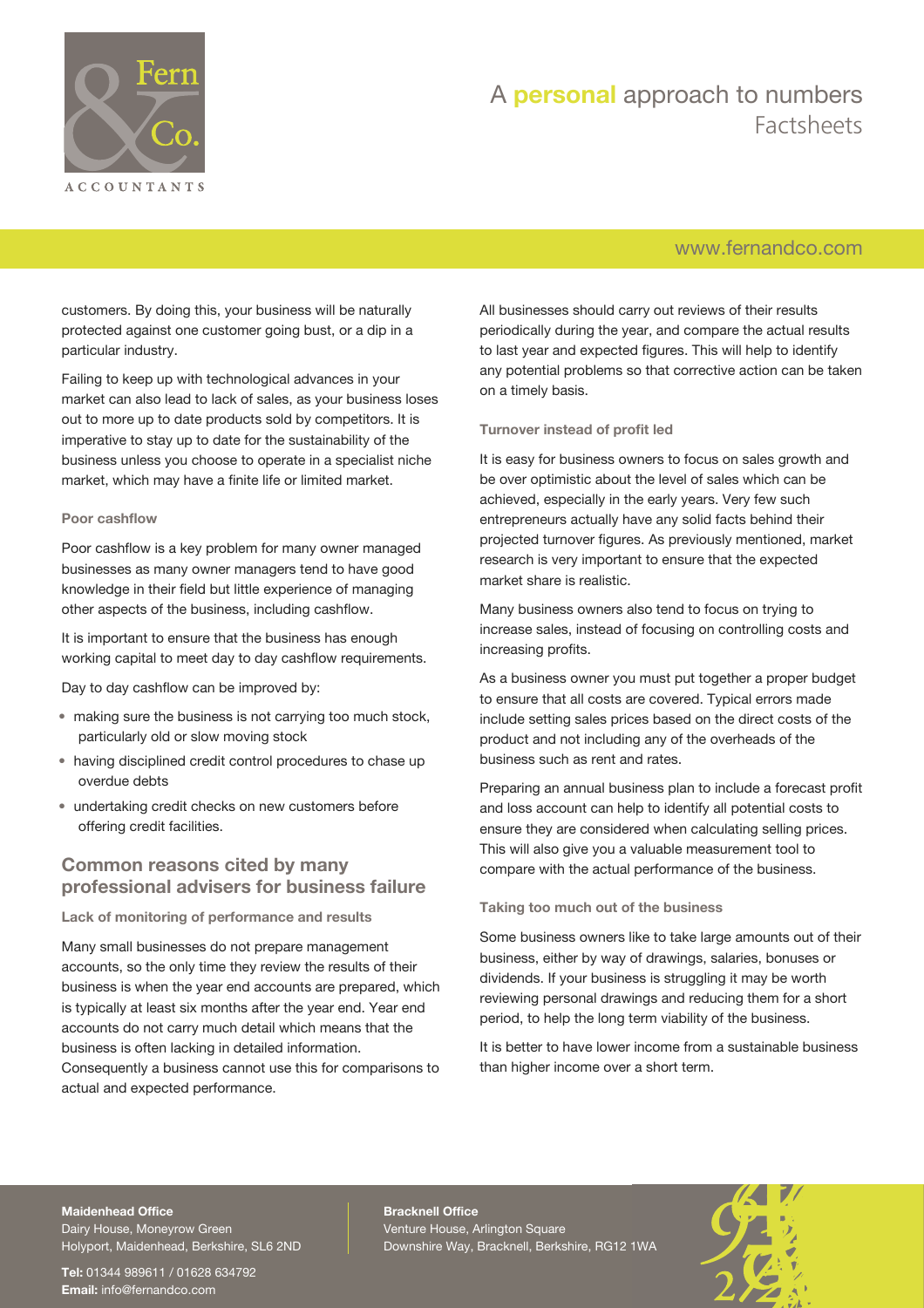

### [www.fernandco.com](http://www.fernandco.com)

### **Other issues**

### **Taxation**

Some businesses struggle to meet their tax liabilities on time. The [Business Payments Support Service](https://www.gov.uk/government/organisations/hm-revenue-customs/contact/business-payment-support-service) provided by HMRC allows a business to negotiate 'time to pay arrangements' across the various taxes. However, this service is only offered to businesses who are likely to be able to pay their tax liabilities if they are given more time to pay and not to those which can no longer feasibly pay at all.

Therefore, if your business is struggling to meet its tax liabilities, it may be worth contacting the service to see if you can agree a time to pay arrangement before matters reach a crisis level.

#### **Management skills**

Management skills are necessary to develop a strategy and to train and manage people. Owner/managers are usually specialists in the product and services their business offers, so issues are dealt with on a day to day basis.

These individuals often have a passion for their business however they may not possess expertise in the area of management and, as a result, long term planning is neglected. It may be worth investing in a training session or online course to develop management skills to obtain the best results from your staff.

A happy, motivated workforce can drive the success of a business.

It is especially important to have the right people in key roles within your business, so you must consider how to retain them within the business over the long term.

Every business should also have a 'succession plan' in place to cover roles if a key person leaves. This helps the business to survive when it loses a key member of staff, whether permanently or temporarily if for example, they are off sick for a long period.

If a business is being run single-handedly by the owner/ manager, you should have a succession plan and insurance in place in case of personal emergencies.

### **Legislation**

Small businesses often do not have the necessary in house expertise to ensure compliance with legislation for issues such as employment law, health and safety law and environmental standards.

Complying with all the legislative requirements can be a major problem for the small business. Form filling and staying up to date with all of the changes is unlikely to be a priority for the owner, and yet it is essential if the business is to survive and continue successfully. Occasionally new legislation can remove a market or actually make it too costly to continue to serve it.

This can lead to costly consultancy fees for the business. Unfortunately, it is difficult to avoid these fees for complex issues.

There are government agencies which offer free, impartial support to businesses, such as Acas which offers advice regarding employment issues. Health and safety information can be found on the internet and consultants may only be needed if trading in a high risk environment.

### **Location**

The choice of location can have a big influence on your business. If your business depends on customers visiting the premises, it must be based somewhere which is easily accessible for customers, and not somewhere which is too remote or in a bad area. If the business depends on passing traffic, such as a shop, it must be situated somewhere with a lot of people passing on foot or with easy parking.

#### **Finance and business plans**

It can be difficult to obtain financing for a business or even to keep your existing facilities.

### **Maidenhead Office**

Dairy House, Moneyrow Green Holyport, Maidenhead, Berkshire, SL6 2ND

**Tel:** 01344 989611 / 01628 634792 **Email:** [info@fernandco.com](mailto:info@fernandco.com)